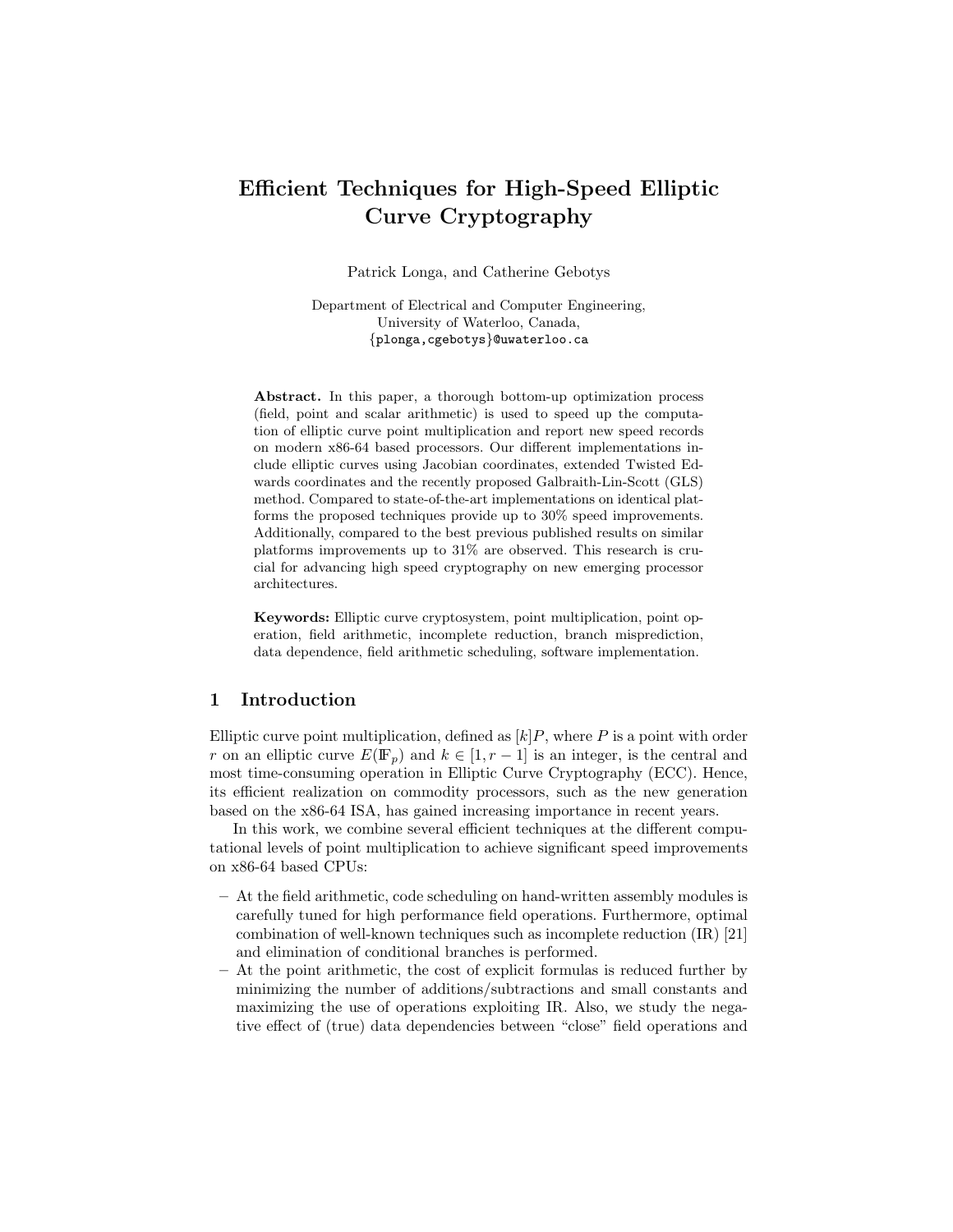propose three techniques to reduce their effect: field arithmetic scheduling, merging of point operations and merging of field operations.

– At the scalar arithmetic, we discuss our choice of recoding method and precomputation scheme and describe their efficient implementation.

Our implementations are carried out on elliptic curves using Jacobian and (extended) Twisted Edwards coordinates [13]. We also present results when applying the GLS method [8] that exploits an efficiently computable endomorphism to speed up the point multiplication over a quadratic extension field.

By efficiently combining the aforementioned techniques and other optimizations, we are able to compute a 256-bit point multiplication for the case of Jacobian and (extended) Twisted Edwards coordinates in only 337000 and 281000 cycles, respectively, on one core of an Intel Core 2 Duo processor. Compared to the previous results of 468000 and 362000 cycles (respect.) by Hisil et al. [14], our results achieve an improvement of about 28% and 22% (respect.). In the case of the GLS method, for Jacobian and (extended) Twisted Edwards coordinates, we compute one point multiplication in about 252000 and 229000 cycles (respect.) on the same processor, which compared to the best previous results by Galbraith et al. [7, 8] (326000 and 293000 cycles, respect.) translate to improvements of about 23% and 22%, respectively.

Our implementations use the well-known MIRACL library by M. Scott [20], which contains an extensive set of cryptographic functions that simplified the development/optimization process of our crypto routines. Our programs, based on M. Scott's software, are faster due to several improvements discussed in this paper. We greatly thank M. Scott for making his software freely available for educational purposes.

Although our programs are portable to any x86-64 based CPU, in this work we present test results on three processors: 2.66GHz Intel Core 2 Duo E6750, 2.83GHz Intel Xeon E5440 and 2.6GHz AMD Opteron 252.

Our work is organized as follows. In Section 2, we briefly introduce ECC over prime fields and the GLS method, and summarize the most relevant features of x86-64 based processors. In Sections 3, 4 and 5 we describe the different techniques employed for the speed-up of point multiplication at the field, point and scalar arithmetic levels. In Section 6, we discuss how our optimizations apply to implementations using GLS. Finally, in Section 7, we present our timings for point multiplication and compare them to the best previous results.

#### 2 Preliminaries

For a background in elliptic curves, the reader is referred to [12]. In this work, we consider the standard elliptic curve equation  $E: y^2 = x^3 + ax + b$  (also known as short Weierstrass equation) over a prime field  $\mathbb{F}_p$ , where  $a, b \in \mathbb{F}_p$ .

Representation of points using  $(x, y)$  is known as affine coordinates  $(A)$ . It is common practice to replace this representation with projective coordinates since affine coordinates are expensive over prime fields due to costly field inversions. In this work, we use Jacobian coordinates  $(\mathcal{J})$ , where each projective point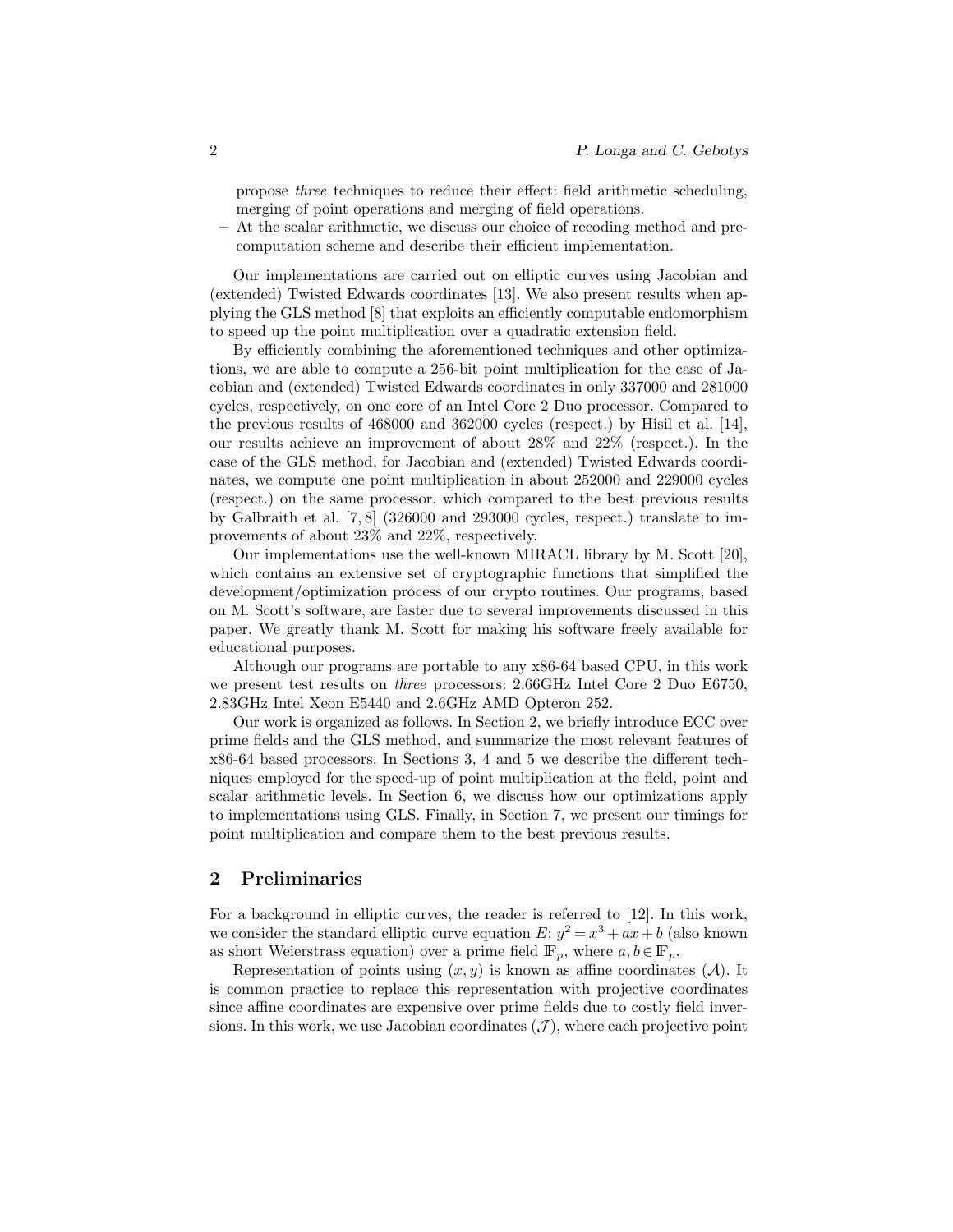$(X:Y:Z)$  corresponds to the affine point  $(X/Z<sup>2</sup>, Y/Z<sup>3</sup>)$ ,  $Z \neq 0$ . The negative of  $(X:Y:Z)$  is  $(X:-Y:Z)$ , and  $(X:Y:Z) = \{(\lambda^2 X, \lambda^3 Y, \lambda Z) : \lambda \in \mathbb{F}_p^*\}.$ 

The central operation, namely point multiplication (denoted by  $[k]P$ , for a point  $P \in E(\mathbb{F}_n)$ , is traditionally carried out through a series of point doublings and additions using some algorithm such as double-and-add. More efficiently, a doubling followed by another doubling can be computed as  $\mathcal{J} \leftarrow 2\mathcal{J}$  and every doubling followed by an addition can utilize the new doubling-addition by [15, 19] to compute  $\mathcal{J} \leftarrow 2\mathcal{J} + \mathcal{A}$  or  $\mathcal{J} \leftarrow 2\mathcal{J} + \mathcal{J}$ . All these formulas can also be found in our database of state-of-the-art formulas using Jacobian coord. [16].

Different curve forms exhibiting faster group arithmetic have been studied during the last few years. A good example is given by Twisted Edwards. This curve form, proposed in [2], is a generalization of Edwards curves [3] and has the equation  $ax^2 + y^2 = 1 + dx^2y^2$ , where  $a, d \in \mathbb{F}_p$  are distinct nonzero elements. For this case, each triplet  $(X:Y:Z)$  corresponds to the affine point  $(X/Z, Y/Z), Z \neq$ 0, in homogeneous projective coordinates (denoted by  $\mathcal{E}$ ). Later, Hisil et al. [13] introduced an extended system (called extended Twisted Edwards coord.; denoted by  $\mathcal{E}^e$ ), where each point  $(X:Y:Z:T)$  corresponds to  $(X/Z, Y/Z, 1, T/Z)$ in affine,  $T = XY/Z$  and  $(X:Y:Z:T) = \{(\lambda X, \lambda Y, \lambda Z, \lambda T) : \lambda \in \mathbb{F}_p^*\}.$ 

Hisil et al. [13] also suggest the map  $(x, y) \mapsto (x/\sqrt{-a}, y)$  to convert the previous curve to  $-x^2 + y^2 = 1 + d'x^2y^2$ , where  $d' = -d/a$ , allowing further reductions in the cost of point operations. For the point multiplication, they ultimately propose to compute a doubling followed by an addition as  $\mathcal{E}^e \leftarrow 2\mathcal{E}$  and  $\mathcal{E} \leftarrow \mathcal{E}^e + \mathcal{E}^e$ or  $\mathcal{E} \leftarrow \mathcal{E}^e + \mathcal{A}$  (which can be unified into a doubling-addition operation with the form  $\mathcal{E} \leftarrow (2\mathcal{E})^e + \mathcal{E}^e$  or  $\mathcal{E} \leftarrow (2\mathcal{E})^e + \mathcal{A}$ , and the remaining doublings as  $\mathcal{E} \leftarrow 2\mathcal{E}$ .

In Table 1, we have summarized the cost of formulas<sup>1</sup> using  $\mathcal J$  and  $\mathcal E/\mathcal E^e$ . Although variations to these formulas exist [16], these sometimes involve an increased number of "small" operations such as additions/subtractions. On some platforms, the extra cost may not be negligible. Formulas in Table 1 have been selected so that the overall cost is minimal on the targeted platforms. In Section 4, we apply some techniques to minimize the number of such "small" operations and, thus, to reduce the cost of point operations further.

| Point Operation                     | Coord.                                               | Weierstrass    | Coord.                                                                             | Twisted Edw. |
|-------------------------------------|------------------------------------------------------|----------------|------------------------------------------------------------------------------------|--------------|
|                                     |                                                      | $(a = -3)$     |                                                                                    | $(a = -1)$   |
| Doubling                            | $\mathcal{J} \leftarrow 2\mathcal{J}$                | $4M+4S$        | $\mathcal{E} \leftarrow 2\mathcal{E}$                                              | $4M+3S$      |
| Mixed addition                      | $\mathcal{I} \leftarrow \mathcal{I} + \mathcal{A}$   | $8M+3S$        | $\mathcal{E} \leftarrow \mathcal{E}^e + \mathcal{A}$                               | 7M           |
| General addition                    | $\mathcal{J} \rightarrow \mathcal{J} + \mathcal{J}$  | $11M+3S^{(1)}$ | $\mathcal{E} \leftarrow \mathcal{E}^e + \mathcal{E}^e$                             | 8M           |
| Mixed doubling-addition             | $\mathcal{J} \leftarrow 2\mathcal{J} + \mathcal{A}$  | $13M+5S$       | $\mathcal{E} \leftarrow (2\mathcal{E})^e + \mathcal{A}$                            | $11M+3S$     |
| General doubling-addition           | $\mathcal{J} \rightarrow 2\mathcal{J} + \mathcal{J}$ |                | $16M+5S^{(1)}\left[\mathcal{E} \leftarrow (2\mathcal{E})^e + \mathcal{E}^e\right]$ | $12M+3S$     |
| $\left( 4 \right)$ TT $\cdot$ 1 1 1 |                                                      |                |                                                                                    |              |

Table 1. Cost of point operations on Weierstrass and Twisted Edwards curves.

(1) Using cached values.

<sup>&</sup>lt;sup>1</sup> Field operations:  $M =$  multiplication, S = squaring, Add = addition, Sub = subtraction, Mul $x =$  multiplication by  $x$ , Div $x =$  division by  $x$ , Neg = negation.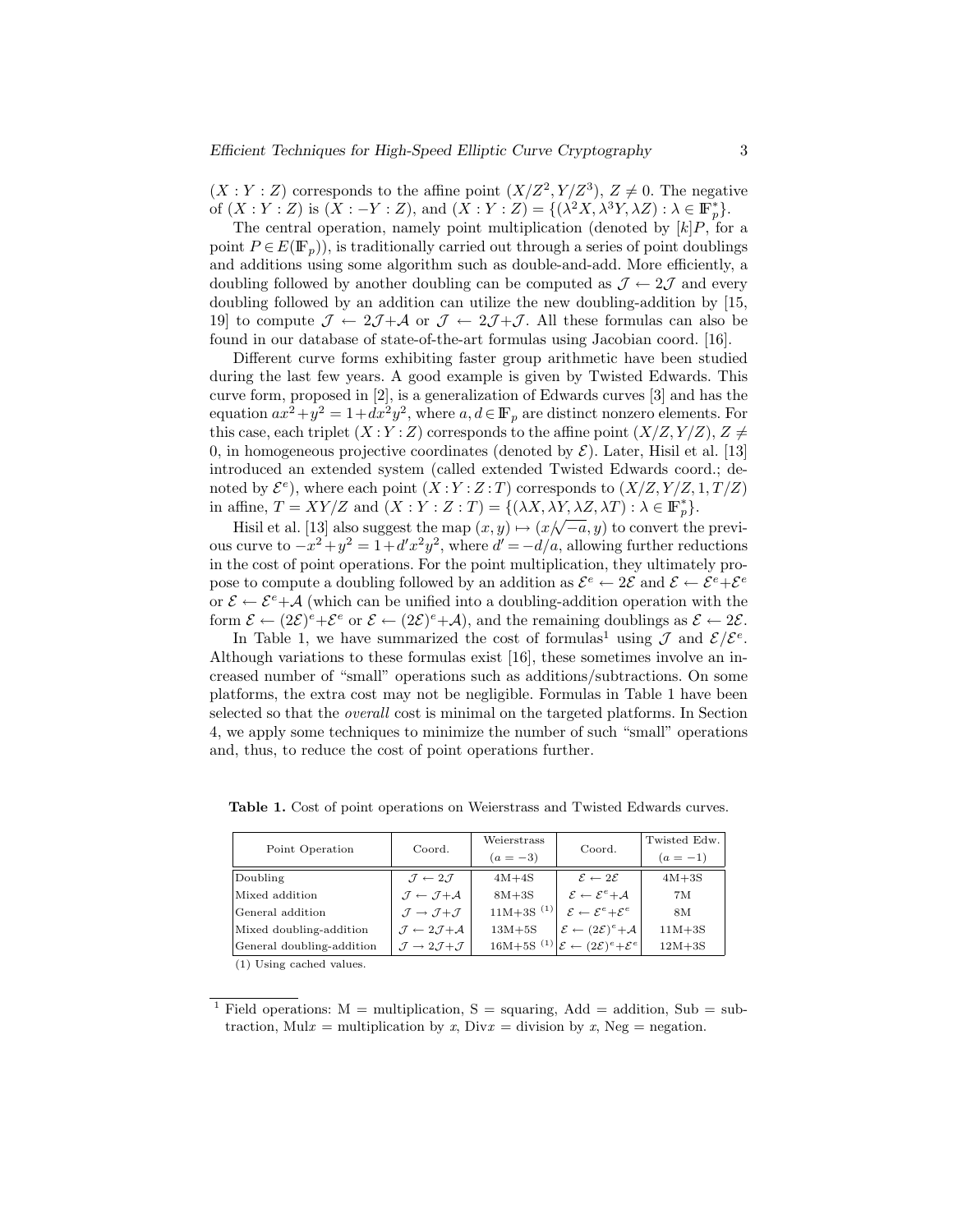A recent method to improve the computation of point multiplication was proposed by Galbraith et al. [8], in which the computation is performed on a quadratic twist of a curve E over  $\mathbb{F}_{p^2}$  with an efficiently computable homomorphism  $\psi(x, y) \rightarrow (\alpha x, \alpha y)$ ,  $\psi(P) = \lambda P$ . Then, following [9], [k] P can be computed as a multiple point multiplication with the form  $[k_0]P + [k_1](\lambda P)$ , where  $k_0$  and  $k_1$  have approximately half the bitlength of k. See [7, 8] for complete details.

In this work, we present two "traditional" implementations (on Weierstrass and Twisted Edwards curves) and another two using the GLS method (again, one per curve). For the traditional case (and to be competitive with other implementations in the literature), we have written the underlying field arithmetic over  $\mathbb{F}_p$  using assembly language. On the other hand, for the GLS method we reuse the efficient modules for  $\mathbb{F}_{p^2}$  field arithmetic provided with MIRACL.

For  $\mathbb{F}_p$ , we consider for maximal speed-up a pseudo-Mersenne prime with the form  $p = 2^m - c$ , where  $m = n \omega$  on an w-bit platform,  $n \in \mathbb{Z}^+$ , and c is a "small" integer (i.e.,  $c < 2^w$ ). These primes are highly efficient for performing modular reduction and support other optimizations such as elimination of conditional branches. Similarly, for the GLS method, field arithmetic over  $\mathbb{F}_{p^2}$ provided by MIRACL considers a Mersenne prime  $p = 2<sup>t</sup> - 1$  (i.e., t is prime).

For a more in-depth treatment of the techniques exploited in our implementations, the reader is referred to the extended paper version [18].

#### 2.1 The x86-64 based Processor Family

Modern CPUs from the desktop and server classes have decisively adopted the 64-bit x86 ISA (a.k.a. x86-64). This new instruction set expands general-purpose registers (GPRs) from 32 to 64 bits, allows arithmetic and logical operations on 64-bit integers and increments the number of GPRs, among other enhancements.

It seems that the move to 64 bits, with the inclusion of a powerful 64-bit integer multiplier, favors prime fields. Although the analysis becomes complex and processor dependent, our tests on the targeted processors suggest that SSE2 and its extensions seem not to be advantageous by themselves for the  $\mathbb{F}_p$  arithmetic. This is probably due to the lack of carry handling and the fact that SSE2 multipliers can perform vector-multiplication with operands up to 32 bits only [11]. However, this outcome could change with improved SIMD extensions.

Another relevant feature of modern CPUs is their highly pipelined architectures. For instance, experiments by [6] suggest that Core 2 Duo and AMD architectures have pipelines with 15 and 12 stages, respectively. Although sophisticated branch prediction techniques exist, it is expected that the "random" nature of crypto computations, specifically of modular reduction, causes expensive mispredictions that force the pipeline to flush. In this work, we present experimental data quantifying the performance improvement obtained by eliminating branches in the field arithmetic (see Section 3).

Another direct consequence of highly pipelined architectures is that data dependencies between "close" instructions may insert a high penalty. Data dependencies that are relevant to our application are read-after-write (RAW), which can be found between a considerable number of field operations when the result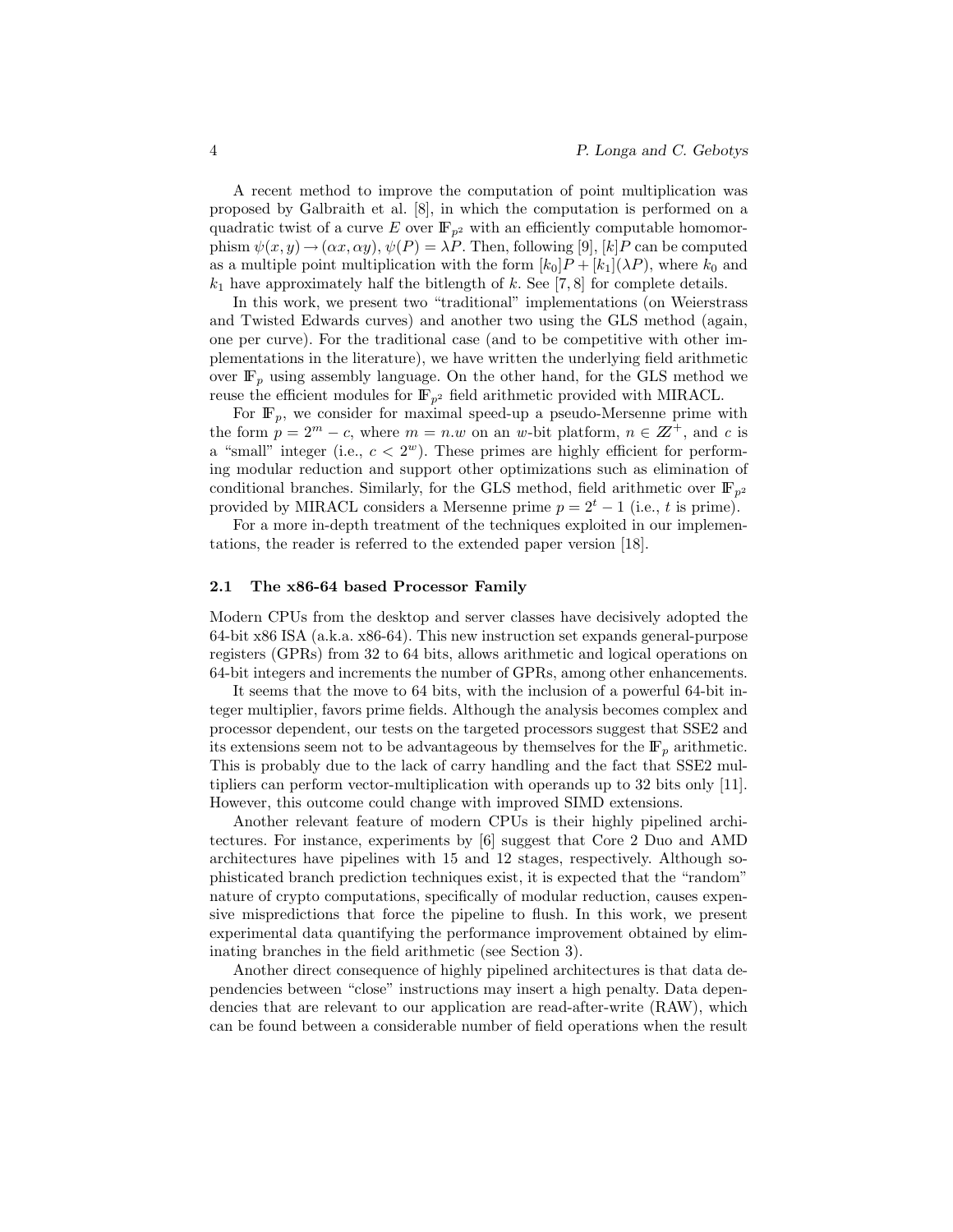of a previous operation is required as input by the next operation. Our tests show that, if field operations are not scheduled properly, RAW dependencies can cause the pipeline to stall for several cycles degrading the performance significantly. In this work, we propose several techniques that help to minimize this problem, enhancing the performance of point multiplication (see Section 4).

### 3 Optimizations at the Field Arithmetic Level

In this section, we discuss the algorithms and optimizations that were applied to modular operations. All tests described were performed on our assembly language module implementing the field arithmetic over  $\mathbb{F}_p$ .

#### 3.1 Field Multiplication

Schoolbook and Comba are the methods of choice for performing this operation on general purpose processors (GPPs). Methods such as Karatsuba multiplication theoretically reduce the number of integer multiplications but increase the number of other (cheaper) operations, which are not inexpensive in our case.

In x86-64 based CPUs, integer multiplication is relatively expensive. For instance, on an Intel Core 2 Duo, 64-bit multiplications can be executed every 5 clock cycles in a dependence chain [5]. A strategy to reduce costs is to interleave other (cheaper) operations with integer multiplications to exploit the instruction-level parallelism (ILP) found in modern processors. Precisely, both schoolbook (also known as operand scanning) and Comba's method (also known as product scanning) exhibit this attractive feature. Both methods require  $n^2$  wbit multiplications when multiplying two n-digit numbers. However, we choose to implement Comba's method since it requires approximately  $3n^2$  w-bit additions, whereas schoolbook requires  $4n^2$  (see Section 5.3.1 of [4]).

### 3.2 Other "Cheaper" Operations

There are *two* key techniques that we exploit to reduce the cost of additions, subtractions, and divisions/multiplications by small constants:

Incomplete Reduction (IR). This technique was introduced by Yanik et al. [21]. Given two numbers in the range  $[0, p - 1]$ , it consists of allowing the result of an operation to stay in the range  $[0, 2<sup>s</sup> - 1]$  instead of executing a complete reduction, where  $p < 2<sup>s</sup> < 2p-1$ ,  $s = n.w$ , w is the wordlength (e.g.,  $w = 64$ ) and  $n$  is the number of words. If the modulus is a pseudo-Mersenne prime with form  $2^m - c$  such that  $m = s$  and  $c < 2^w$ , the method gets even more advantageous. For example, in the case of addition the result can be reduced by first discarding the carry bit in the most significant word and then adding the correction value c.

In Table 2, we summarize the cost of field operations and the gain in performance when exploiting IR. As can be seen, in our experiments using  $p = 2^{256} - 189$ we obtain significant reductions in cost ranging from 20% to up to 41%.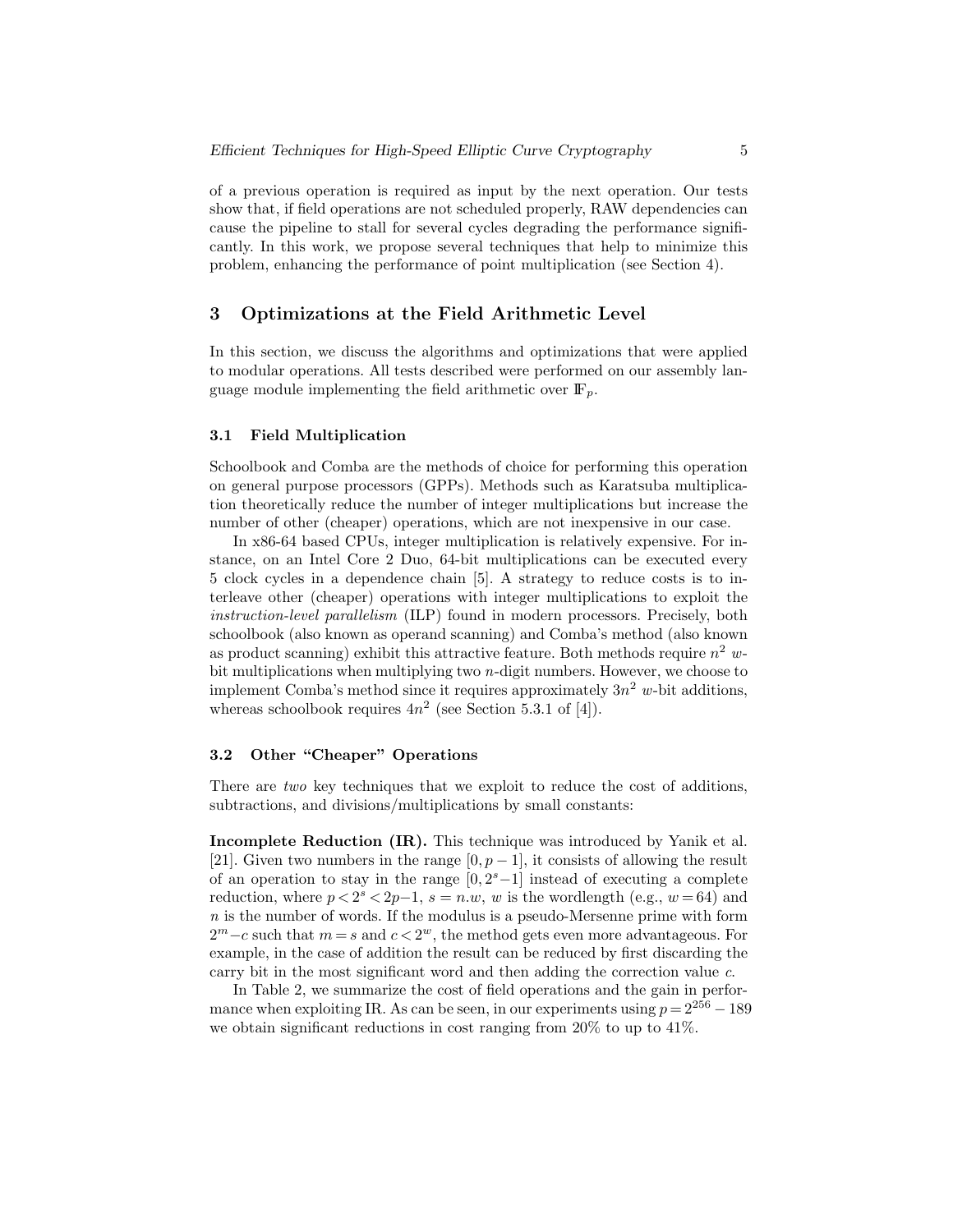|                     | Core $2$ Duo $E6750$ |    |                       | Opteron 252 |    |                       |
|---------------------|----------------------|----|-----------------------|-------------|----|-----------------------|
| Modular Operation   | IR                   | CR | Cost reduction<br>(%) | IR.         | CR | Cost reduction<br>(%) |
| Addition            | 20                   | 25 | 20%                   | 13          | 20 | 35%                   |
| Multiplication by 2 | 19                   | 24 | 21%                   | 10          | 17 | 41%                   |
| Multiplication by 3 | 28                   | 43 | 35%                   | 15          | 23 | 35%                   |
| Division by 2       | 20                   | 25 | 20%                   | 11          | 18 | 39%                   |

Table 2. Cost (in cycles) of modular operations when using incomplete reduction (IR) against complete reduction (CR)  $(p = 2^{256} - 189)$ .

It is important to note that, because multiplication and squaring accept inputs in the range  $[0, 2<sup>s</sup> - 1]$ , an operation using IR can precede any of these two operations. Then it turns out that virtually all additions and multiplications/divisions by small constants can be implemented with IR in our software.

Elimination of Conditional Branches. Following the trend of other crypto implementations [10, 20] and to avoid the high cost of branch misprediction on highly pipelined processors, we have implemented field addition, subtraction and multiplication/division by small constants without conditional branches; cf. [18].

In Table 3, we present the difference in performance for several field operations. In our tests using the prime  $p = 2^{256} - 189$ , we observed cost reductions as high as  $50\%$ . Remarkably, it can be seen that the greatest performance gains are obtained for operations exploiting IR. In conclusion, elimination of conditional branches favors more strongly our implementations, which are based on IR.

**Table 3.** Cost (in cycles) of modular operations without conditional branches  $(w/\text{o})$ CB) against operations using conditional branches (with CB)  $(p = 2^{256} - 189)$ .

|                     | Core $2$ Duo $E6750$ |      |                | Opteron 252 |      |                |
|---------------------|----------------------|------|----------------|-------------|------|----------------|
| Modular Operation   | W/O                  | with | Cost reduction | $w/\alpha$  | with | Cost reduction |
|                     | CB                   | CB.  | $(\%)$         | CB          | CB   | (%)            |
| Subtraction         | 21                   | 37   | 43%            | 16          | 23   | 30%            |
| Addition with IR    | 20                   | 37   | 46%            | 13          | 21   | 38%            |
| Addition            | 25                   | 39   | 36%            | 20          | 23   | 13%            |
| Mult. by 2 with IR  | 19                   | 38   | 50%            | 10          | 19   | 47%            |
| Multiplication by 2 | 24                   | 38   | 37%            | 17          | 20   | 15%            |

Finally, Table 4 summarizes the cost of field operations optimized with the techniques discussed above and used in our implementations, and compare them with mpFq [10], a well-known and highly-efficient crypto library. Note that timings for mpFq are reported for Intel Core 2 Duo 6700 and AMD Opteron 250 [10], which have very similar architectures to those used for our tests. Although our modular operations and those from mpFq are based on a different modulus p, comparisons in Table 4 are useful to explain part of the performance improvement obtained by our implementations in comparison with the implementation of curve25519 using mpFq (see comparisons in Section 7).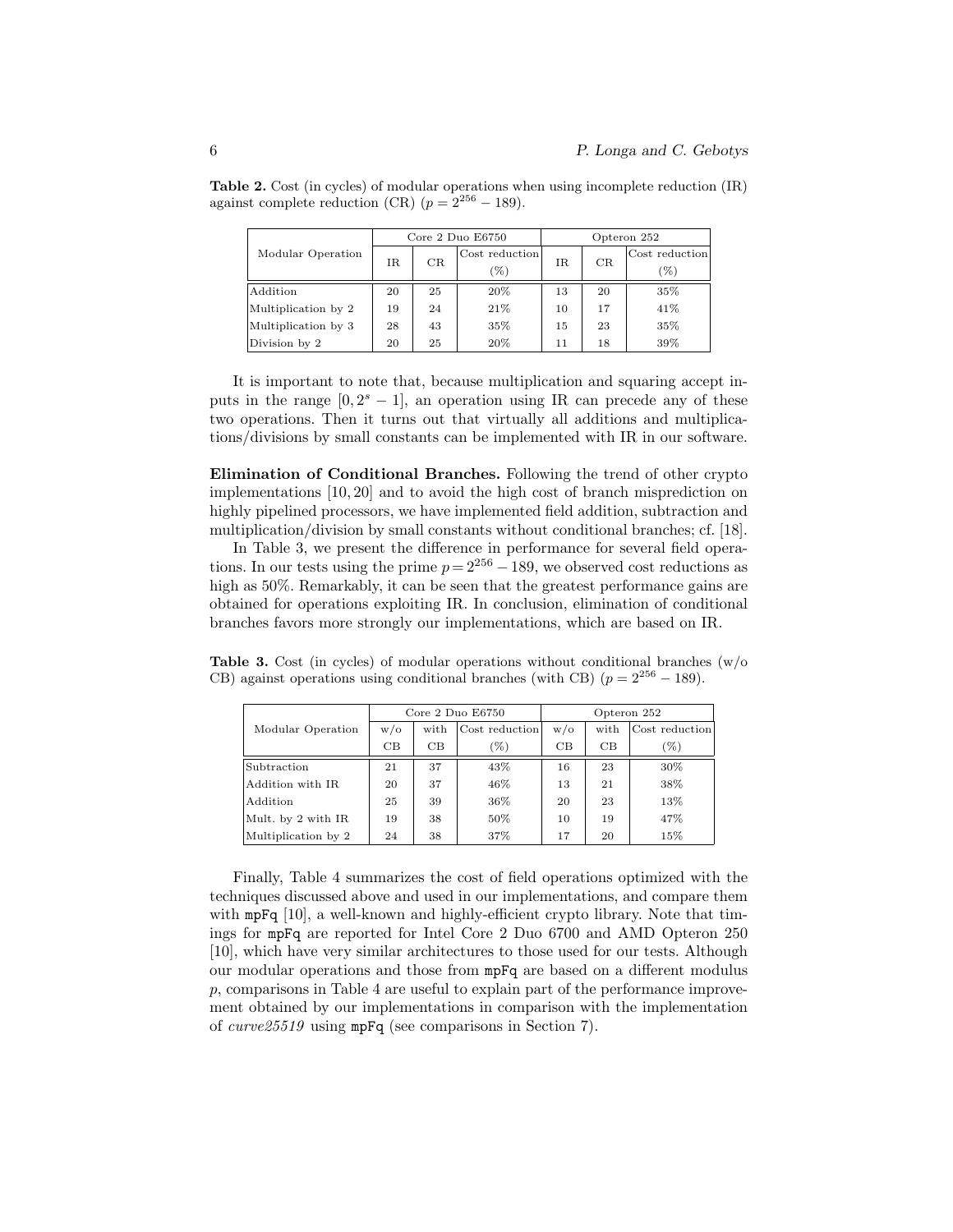|                     | Intel Core 2 Duo    |                    | AMD Opteron         |                    |  |
|---------------------|---------------------|--------------------|---------------------|--------------------|--|
| Modular Operation   | This work           | $mpFq$ [10]        | This work           | $mpFq$ [10]        |  |
|                     | $p = 2^{256} - 189$ | $p = 2^{255} - 19$ | $p = 2^{256} - 189$ | $p = 2^{255} - 19$ |  |
| Addition            | $20^{(1)}$          | 21                 | $13^{(1)}$          | 19                 |  |
| Subtraction         | 21                  | 24                 | 16                  | 22                 |  |
| Multiplication by 2 | $19^{(1)}$          | N/A                | $10^{(1)}$          | N/A                |  |
| Division by 2       | $20^{(1)}$          | N/A                | $11^{(1)}$          | N/A                |  |
| Squaring            | 101                 | 107                | 65                  | 72                 |  |
| Multiplication      | 110                 | 141                | 80                  | 108                |  |

Table 4. Cost (in cycles) of modular operations.

(1) Using incomplete reduction.

### 4 Optimizations at the Point Arithmetic Level

In this section, we describe our choice of point formulas and some techniques to reduce their costs further. Also, we analyze how to reduce the computing cost of point multiplication by minimizing the number of pipeline stalls caused by contiguous field operations holding (true) data dependencies.

#### 4.1 Our Choice of Explicit Formulas

For our programs, we choose the execution patterns based on doublings and doubling-additions proposed by Longa [15] and Hisil et al. [13] for  $\mathcal{J}$  and  $\mathcal{E}/\mathcal{E}^e$ , respectively (see Section 2). For  $J$ , we take as starting points the doubling formula from pp. 90 of [12] that costs 4M+4S, and the doubling-addition formula  $(3.5)$ , pp. 37 of [15], that costs  $13M+5S$  (16M+5S in the general case [16]). For  $\mathcal{E}/\mathcal{E}^e$ , we choose the doubling formula on pp. 400 of [2] that costs 4M+3S and the (dedicated) doubling-(dedicated) addition formulas from pp. 332-333 of [13] which cost in total  $11M+3S$  ( $12M+3S$  in the general case). The previous costs (which are minimal on the targeted platforms in terms of mults and squarings) are obtained by setting  $a = -3$  on  $\mathcal J$  and  $a = -1$  on  $\mathcal E/\mathcal E^e$  [13] and avoiding the S-M tradings. Moreover, following [13], we precalculate  $(X_2+Y_2)$ ,  $(X_2-Y_2)$ ,  $2Z_2$ and  $2T_2$  to save two Adds and two Mul2 in the (dedicated) addition formula.

#### 4.2 Minimizing the Cost of Point Operations

Further cost reduction of point operations can be achieved by exploiting the equivalence relation of projective coordinates. Consider, for example, the doubling formula using  $\mathcal J$  in pp. 90-91 of [12] that has an overall cost of  $4M+4S+$ 1Add+4Sub+2Mul2+1Mul3+1Div2. If we fix  $\lambda = 2^{-1} \in \mathbb{F}_p^*$  that formula can be modified to the following

$$
X_2 = A^2 - 2B, \quad Y_2 = A (B - X_2) - Y_1^4, \quad Z_2 = Y_1 Z_1 \tag{1}
$$

where  $A = 3(X_1 + Z_1^2)(X_1 - Z_1^2)/2$ ,  $B = X_1Y_1^2$ . With formula (1), the operation count is reduced to  $4M+4S+1Add_{IR}+5Sub+1Mul3_{IR}+1Div2_{IR}$  (where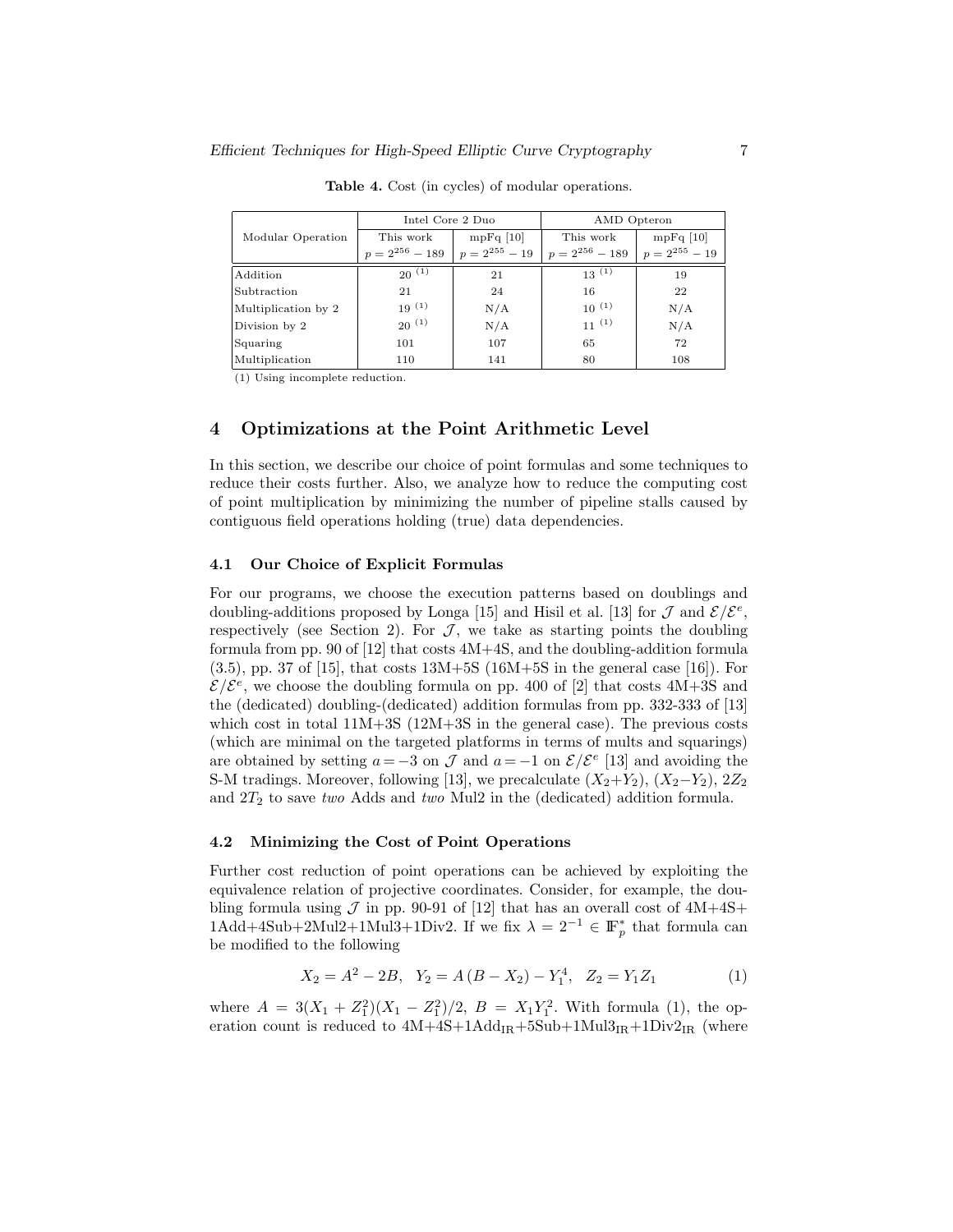$operation_{IR}$  represents an operation using incomplete reduction), replacing two multiplications by 2 with one subtraction and allowing the optimal use of incomplete reductions (every addition and multiplication/division by constants precedes a multiplication or squaring).

Additionally, depending on the relative cost of additions and subtractions (and the feasibility of using efficient "fused" subtractions such as  $a-2b \pmod{p}$ ; see Section 4.3) one may "convert" additions to subtractions (or vice versa) by applying  $\lambda = -1 \in \mathbb{F}_p^*$  to a given formula. Refer to Appendix A for the details of the revised formulas exploiting these techniques.

#### 4.3 Minimizing the Effect of Data Dependencies

Next, we present *three* techniques that help to reduce the number of memory stalls caused by RAW dependencies between successive field operations. For the remainder (and abusing notation), we define as *contiguous data dependence* if the output of a field operation is required as input by the immediately following operation causing the pipeline to stall in certain processor architecture.

Scheduling of Field Operations. The simplest solution to eliminate contiguous data dependencies is to perform a careful scheduling of the field operations inside point formulas. However, there is no unique solution and finding the optimal "arrangement" could be quite difficult and compiler/platform dependent. Instead, we demonstrate that some effort minimizing the number of these dependencies increases the overall performance significantly.

We tested several field operation "arrangements" to observe the potential impact of scheduling field operations. We detail here a few of our tests with field multiplication on an Intel Core 2 Duo. For example, let us consider the operation sequences given in Table 5. As can be seen, Sequence 1 involves a series of "ideal" data-independent multiplications, where the output of a given operation is not an input to the immediately following operation. In this case, the execution reaches its maximal performance with approx. 110 cycles/multiplication (see Table 4). Contrarily, the second sequence is highly-dependent because each output is required as input in the following operation. This is the worst-case scenario with an average of 128 cycles/mult., which is about 14% less efficient than the "ideal" case. We also studied other possible arrangements such as Sequence 3, in which operands of Sequence 2 have been reordered. This slightly amortizes the impact of contiguous data dependencies, improving the performance to 125 cycles/mult.

Table 5. Various sequences of field operations with different levels of contiguous data dependence. Mult(opi,opj,resk) denotes the field operation  $\text{res}k \leftarrow$ opi\*opj.

| Sequence 1 | Sequence 2                                                         | Sequence 3 |
|------------|--------------------------------------------------------------------|------------|
|            | > Mult(op1,op2,res1)  > Mult(op1,op2,res1)  > Mult(op1,op2,res1)   |            |
|            | > Mult(op3,op4,res2)  > Mult(res1,op4,res2)  > Mult(op4,res1,res2) |            |
|            | > Mult(op5,op6,res3)  > Mult(res2,op6,res3)  > Mult(op6,res2,res3) |            |
|            | > Mult(op7,op8,res4)  > Mult(res3,op8,res4)  > Mult(op8,res3,res4) |            |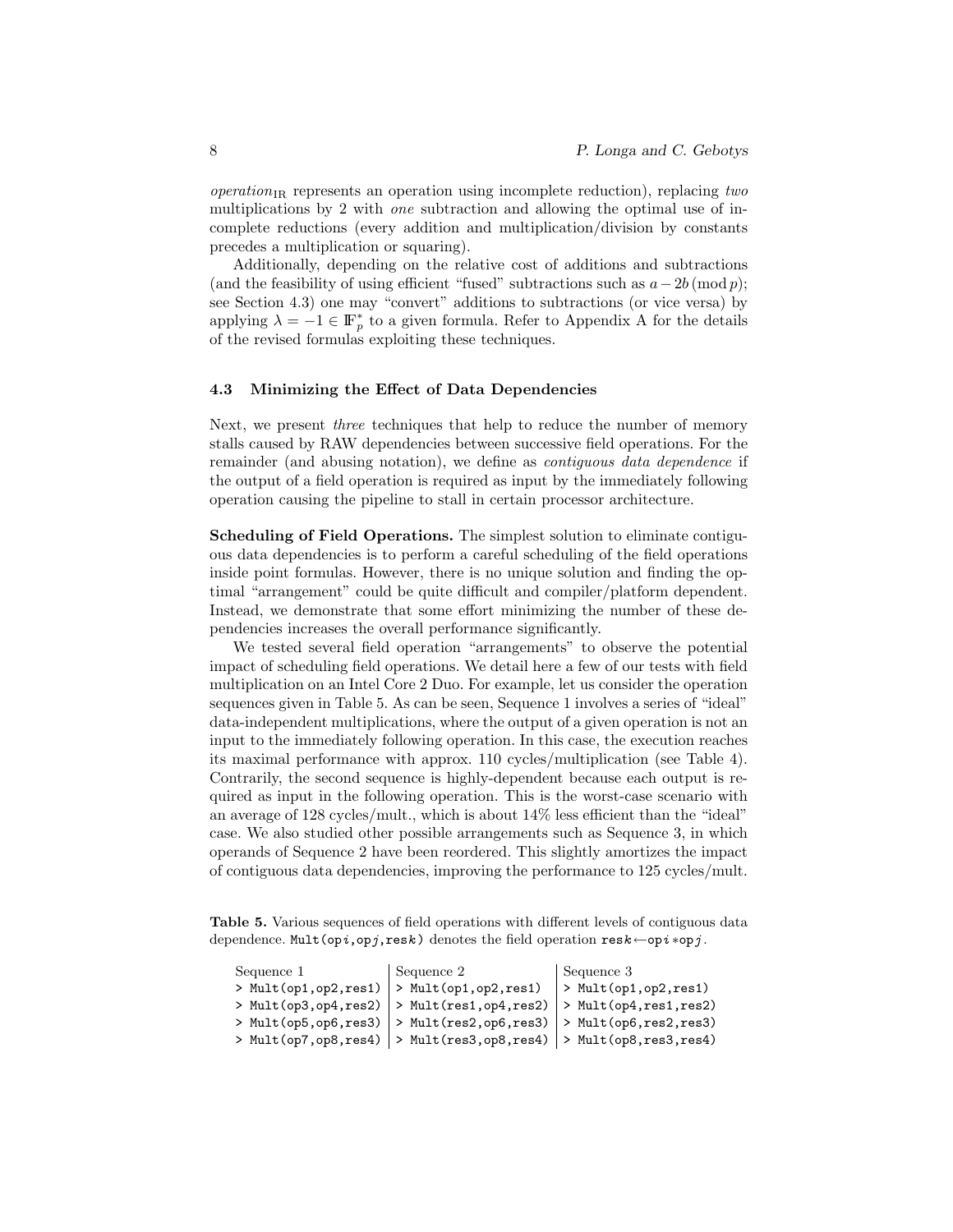Similarly, we have also tested the effect of contiguous data dependencies on other field operations, and detected that the cost reduction obtained by switching from an execution with strong contiguous data dependence (worst-case scenario, Sequence 2) to an execution with no contiguous data dependencies (best-case scenario, Sequence 1) ranges from approx. 9% to up to 33% on an Intel Core 2 Duo.

Merging point operations. This technique complements and increases the gain obtained by scheduling field operations. As expected, in some cases it is not possible to eliminate all contiguous data dependencies in a point formula by simple rescheduling. A clever way to increase the chances of eliminating more of these dependencies is by "merging" successive point operations.

It appears natural to merge successive doublings or a doubling and an addition. For our implementations, we use  $wNAF$  with window size  $w = 5$  to recode the scalar (see Section 5). Then, at least five successive doublings between additions are expected. An efficient solution is to merge *four* consecutive doublings in a separate function and merge each addition with the precedent doubling in another function. In this way, we have been able to minimize most contiguous data dependencies and improve the overall performance further. As a side-effect, the number of function calls to point formulas is also reduced dramatically.

Merging field operations. If certain field operations are merged (and there are enough registers available) one can directly avoid memory stalls caused by dependencies between the writing to memory of the result and its posterior reading in the following field operation. A positive side-effect of this approach is that memory accesses (and potential cache misses) are also minimized.

Some crypto libraries have already experimented with this approach to certain extent. For example, MIRACL includes a double subtraction operation that executes  $a-b-c \pmod{p}$  and a multiplication by 3 executed as  $a+a+a \pmod{p}$ . However, in this work we have maximized the use of registers and included other combinations such as  $a-2b \pmod{p}$  and the merging of  $a-b \pmod{p}$  and  $(a-b)-2c \pmod{p}$ . We remark that this list is not exhaustive. Different platforms with more registers or different coordinate systems/underlying fields may enable a much wider range of merging options (for instance, see Section 6 for the merging options suggested for quadratic extension fields).

To illustrate the impact of scheduling field operations, merging point operations and merging field operations, we show in Table 6 the cost of a point doubling when using these techniques in comparison with a naïve implementation with a high number of dependencies.

Table 6. Cost (in cycles) of point doubling with different number of contiguous data dependencies (Jacobian coordinates,  $p = 2^{256} - 189$ ).

|                  | $\#$ contiguous | Core $2$ Duo $E6750$ |                  | Opteron 252 |                           |
|------------------|-----------------|----------------------|------------------|-------------|---------------------------|
| Technique        | data-depend.    | Cost per             | Relative         | Cost per    | Relative                  |
|                  | per doubling    | doubling             | reduction $(\%)$ | doubling    | $\lvert$ reduction $(\%)$ |
| "Unscheduled"    | 10              | 1115                 | -                | 786         | <b>Service</b>            |
| Scheduled/merged | 1.25            | 979                  | 12%              | 726         | 8%                        |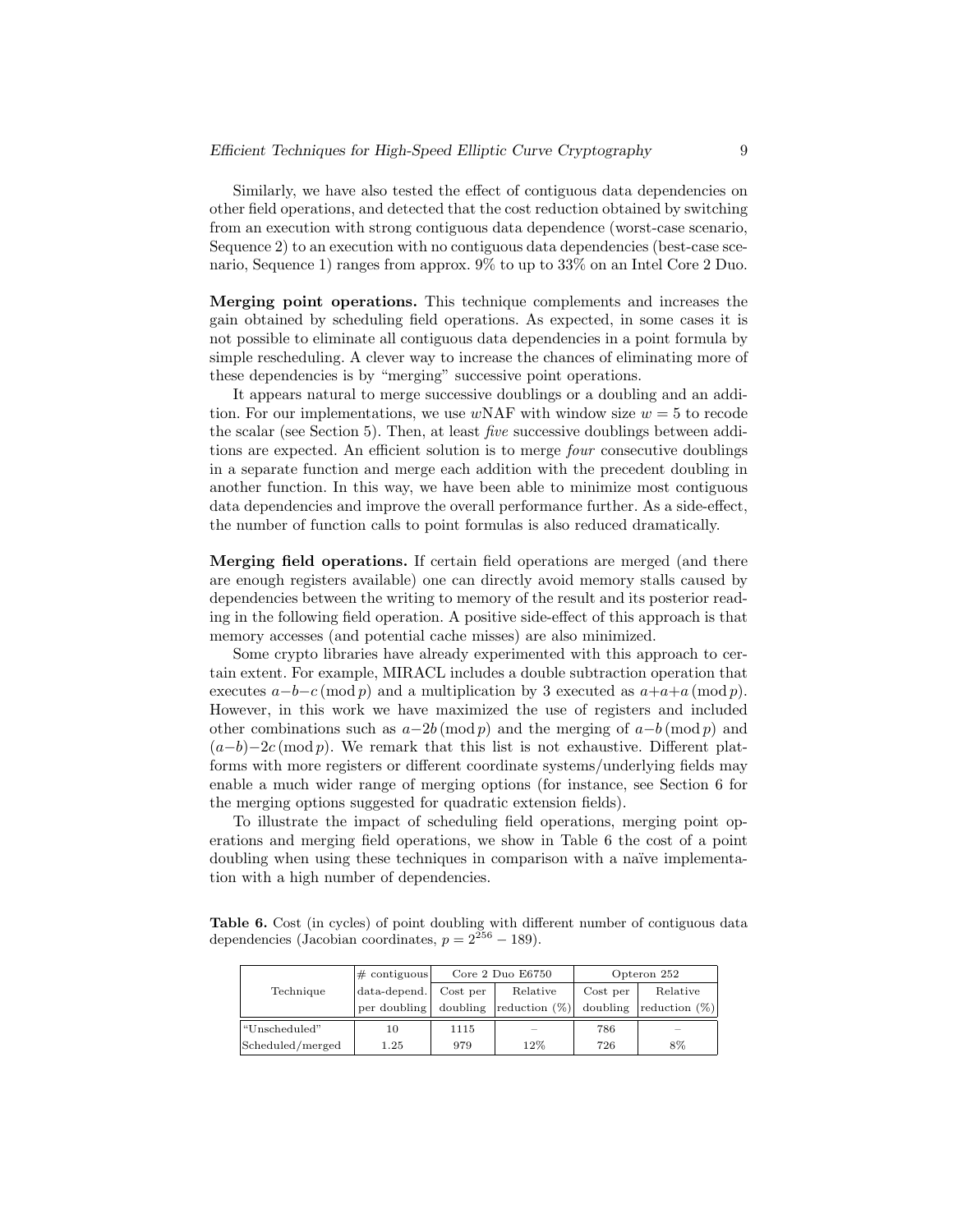As shown in Table 6, by reducing the number of dependencies from ten to about one per doubling, minimizing function calls and reducing the number of memory reads/writes, we are able to reduce the cost of a doubling by 12% and 8% on Core 2 Duo and Opteron processors, respectively.

Following the strategies presented in this section, we have first minimized the cost of point operations (cf. §4.2) and then carefully scheduled (merged) field operations inside (merged) point operations so that memory stalls and memory accesses are minimized. See Appendix A for costs and scheduling details of most relevant point operations used in our implementations and discussed in §4.1.

### 5 Optimizations at the Scalar Arithmetic Level

In this section, we describe our choice of algorithms for the computation of point multiplication and precomputation.

For scalar recoding we use width- $w$  Non-Adjacent Form  $(wNAF)$ , which offers minimal nonzero density among signed binary representations for a given window width [1]. In particular, we use Alg. 3.35 of [12] for conversion from integer to wNAF representation. Although left-to-right conversion algorithms exist [1], which save memory and allow on-the-fly computation of point multiplication, they are not advantageous on the targeted CPUs. In fact, our tests show that converting the scalar to wNAF and then executing the point multiplication achieves higher performance than interleaving both stages. This could be explained by the fact that the latter approach "interrupts" the otherwise smooth flow of point multiplication by calling the conversion function at every iteration of the double-and-add algorithm.

For precomputation on  $\mathcal{J}$ , we have chosen a variant of the LM scheme [19] that does not require inversions (see Section 7.1 of [17]). This method achieves the lowest precomputing cost, given by  $(5L+2)M+(2L+4)S$ , where L represents the number of non-trivial points (note that we avoid here the S-M trading in the first doubling). On  $\mathcal{E}/\mathcal{E}^e$  coordinates, we precompute points using the traditional sequence  $P + 2P + \ldots + 2P$ , adding  $2P$  with general additions. Because precomputed points are left in projective coordinates no inversion is required and the cost is given by  $(8L+4)M+2S$ . For both  $\mathcal J$  and  $\mathcal E/\mathcal E^e$ , we have chosen a window with size  $w = 5$  (i.e., precomputing  $\{P, [3]P, \ldots, [15]P\}, L = 7$ ), which is optimal and slightly better than fractional windows using  $L = 6$  or  $L = 8$ .

### 6 Implementation using GLS

For our implementations using GLS, we apply similar techniques to those described in Sections 4 and 5 for the elliptic curve arithmetic. As mentioned previously, we use the optimized assembly implementation of the field arithmetic over  $\mathbb{F}_{p^2}$  by M. Scott [20]. This library exploits the "nice" Mersenne prime  $2^{127} - 1$ , which allows a very simple reduction step with no conditional branches.

Note that the field arithmetic over  $\mathbb{F}_{p^2}$  in fact translates to a bunch of  $\mathbb{F}_p$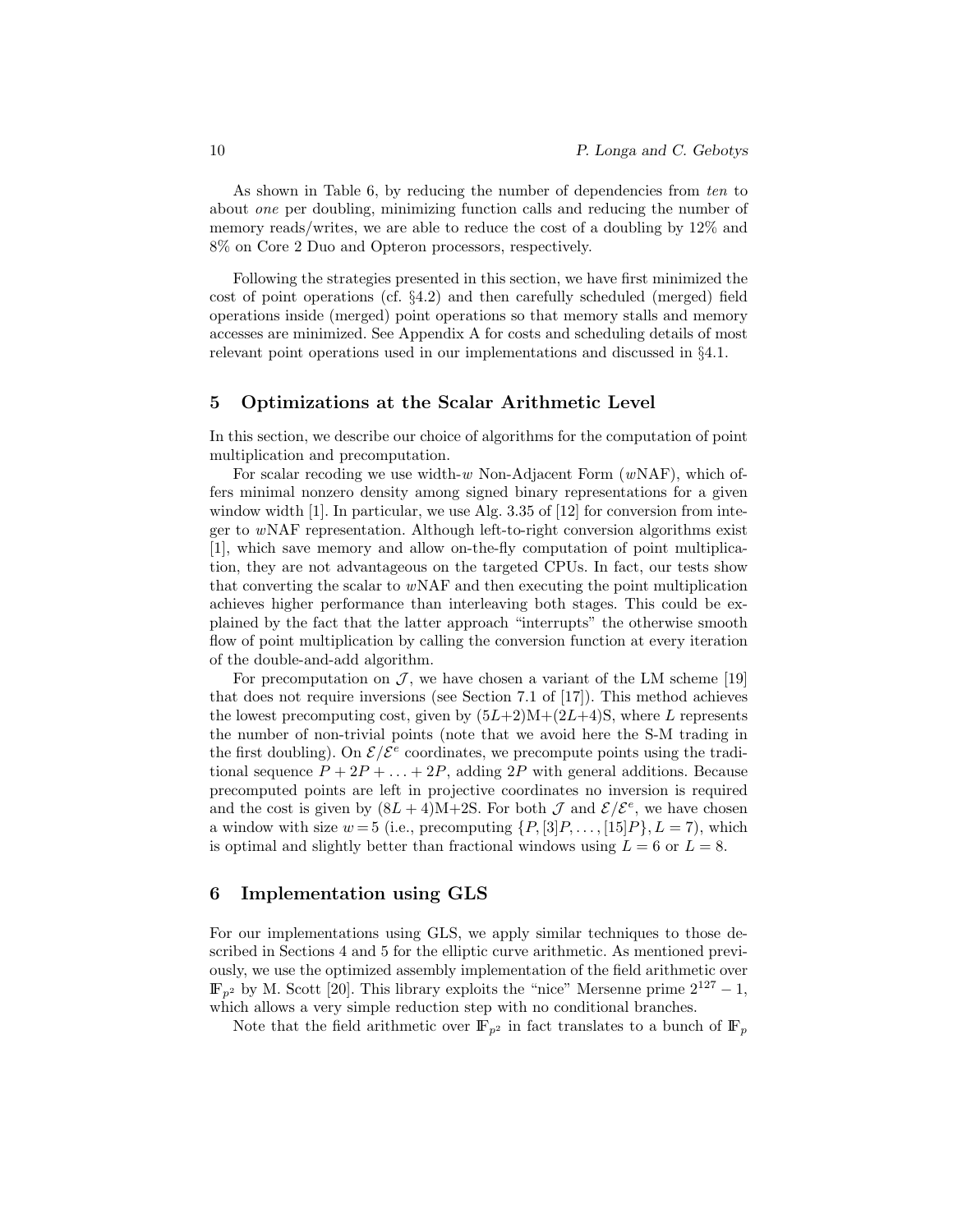operations, where  $p$  has 127 bits in our case. For instance, each multiplication using Karatsuba (as implemented in [20]) involves  $3 \mathbb{F}_p$  multiplications and  $5$  $\mathbb{F}_p$  additions/subtractions. Thus, the scheduling and merging of field operations described in Section 4.3 are first applied to this underlying layer over  $\mathbb{F}_p$  and then extended to the upper layer over  $\mathbb{F}_{p^2}$ .

For the point arithmetic, we slightly modify formulas described in Section 4 and Appendix A since in this case these require a few extra multiplications with the twisted curve parameter  $\mu$  (see Appendix B). For example, the (dedicated) addition using  $\mathcal{E}/\mathcal{E}^e$  with cost 8M has to be replaced with a formula that costs 9M (discussed in pp. 332 of [13] as "9M+1D"). Moreover, field arithmetic over  $\mathbb{F}_{p^2}$  enables a much richer opportunity for merging field operations. In our implementations, we include  $a - 2b \pmod{p}$ ,  $(a + a + a)/2 \pmod{p}$ ,  $a + b - c \pmod{p}$ , the merging of  $a+b \pmod{p}$  and  $a-b \pmod{p}$ , the merging of  $a-b \pmod{p}$  and  $c - d \pmod{p}$ , and the merging of  $a + a \pmod{p}$  and  $a + a + a \pmod{p}$ . For complete details about point formulas and their implementation for the GLS method, the reader is referred to Appendix B in the extended paper version [18].

For the multiple point multiplication  $[k_0]P + [k_1](\lambda P)$ , each of the two scalars  $k_0$  and  $k_1$  is converted using fractional wNAF, and then the evaluation stage is executed using interleaving (see Alg. 3.51 of [12]). Again, we remark that the separation of the conversion and evaluation stages yields better performance in our case. For precomputation on  $\mathcal{J}$ , we use the LM scheme (see Section 4 of [19]) that has minimal cost among methods using only one inversion, i.e.,  $11+(9L+1)M+(2L+5)S$  (we avoid here the S-M trading in the first doubling). A fractional window with  $L = 6$  achieves the optimal performance in our case. Again, on  $\mathcal{E}/\mathcal{E}^e$  we precompute points using general additions in the sequence  $P+2P+\ldots+2P$ . Precomputed points are better left in projective coordinates, in which case the cost is given by  $(9L+4)M+2S$ . In this case, an integral window  $w = 5$  (i.e.,  $L = 7$ ) achieves optimal performance. As pointed out by [8], precomputing  $\{P, [3]\psi(P), \ldots, [2L+1]\psi(P)\}\)$  can be done on-the-fly at low cost.

### 7 Implementation Results

In this section, we summarize the timings obtained by our "traditional" implementations using  $\mathcal{E}/\mathcal{E}^e$  and  $\mathcal J$  (called ted256189 and jac256189, respect.), and our implementations using GLS (called ted1271gls and jac1271gls, respect.), when running them on a single core of the targeted x86-64 based CPUs. The curves used in these implementations are described in detail in Appendix B. For verification of each implementation, the results of  $10<sup>4</sup>$  point multiplications with "random" scalars were all validated using MIRACL. Several "random" point multiplications were also verified with Magma.

All the tested programs were compiled with gcc v4.4.1 on the Intel Core 2 Duo E6750 and with gcc v4.3.4 on the Intel Xeon E5440 and Opteron 252 processors. For measuring computing time, we follow [10] and use a method based on cycle counts. To obtain our timings, we ran each implementation  $10<sup>5</sup>$ times with randomly generated scalars, averaged and approximated the results to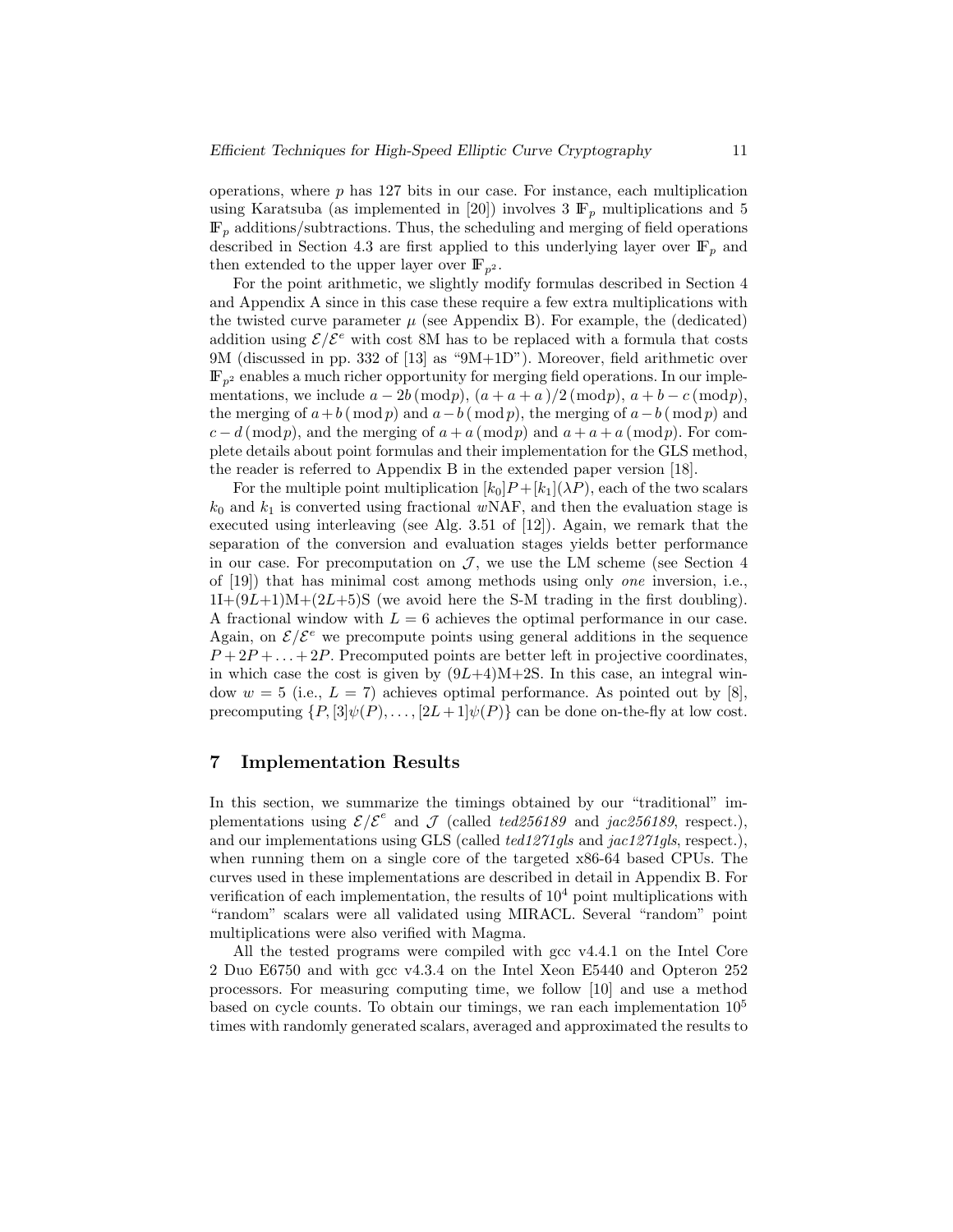the nearest 1000 cycles. Table 7 summarizes our results, labeled as ted1271gls, jac1271gls, ted256189 and jac256189. All costs include scalar conversion, the point multiplication computation (precomputation and evaluation stages) and the final normalization step to affine. Table 7 also shows the cycle counts that we obtained when running the implementations by M. Scott (displayed as gls1271  $ref_4$  and  $gls1271-ref3$  [20]) on exactly the same platforms. Finally, the last 5 rows of the table detail cycle counts of several state-of-the-art implementations as reported in the literature. However, these referenced results are used only to provide an approximate comparison since the processor platforms are not identical (though they use very similar processors).

| Implementation      | Coord.                      | Field Arithm.                | Core 2 Duo<br>E6750 | Xeon E5440 | Opteron 252   |
|---------------------|-----------------------------|------------------------------|---------------------|------------|---------------|
| ted1271gls          | $\mathcal{E}/\mathcal{E}^e$ | $\mathbb{F}_{n^2}$ , 127-bit | 229000              | 230000     | 211000        |
| iac1271gls          | J                           | $\mathbb{F}_{n^2}$ , 127-bit | 252000              | 255000     | 238000        |
| ted256189           | $\mathcal{E}/\mathcal{E}^e$ | $\mathbb{F}_p$ , 256-bit     | 281000              | 289000     | 232000        |
| jac256189           | J                           | $\mathbb{F}_p$ , 256-bit     | 337000              | 343000     | 274000        |
| $gls1271-ref4$ [20] | $\mathcal{E}^{\text{inv}}$  | $\mathbb{F}_{n^2}$ , 127-bit | 295000              | 296000     | 295000        |
| gls1271-ref3 [20]   | J                           | $\mathbb{F}_{n^2}$ , 127-bit | 332000              | 332000     | 341000        |
| $gls1271-ref4$ [7]  | $\varepsilon$ inv           | $\mathbb{F}_{n^2}$ , 127-bit | (1)<br>293000       |            |               |
| $gls1271-ref3$ [8]  | $\mathcal{J}$               | $\mathbb{F}_{n^2}$ , 127-bit | (1)<br>326000       |            |               |
| curve25519 [10]     | Montgomery                  | $\mathbb{F}_n$ , 255-bit     | (2)<br>386000       |            | (4)<br>307000 |
| Hisil et al. $[14]$ | $\mathcal{E}/\mathcal{E}^e$ | $\mathbb{F}_p$ , 256-bit     | (3)<br>362000       |            |               |
| Hisil et al. [14]   | $\mathcal{J}$               | $\mathbb{F}_p$ , 256-bit     | (3)<br>468000       |            |               |

Table 7. Cost (in cycles) of point multiplication.

(1) On a 1.66GHz Intel Core 2 Duo. (2) On a 2.66GHz Intel Core 2 Duo E6700.

(3) On a 2.66GHz Intel Core 2 Duo E6550. (4) On a 2.4GHz AMD Opteron 250.

As can be seen in Table 7, our fastest implementation on the targeted platforms is ted1271gls, using  $\mathcal{E}/\mathcal{E}^e$  with the GLS method. This implementation is about 22% faster than the previous record set by  $qls1271-ref4$  [7] on a slightly different processor (1.66GHZ Intel Core 2 Duo). A more precise comparison, however, would be between measurements on identical processor platforms. In this case, ted1271gls is approx.  $22\%$ ,  $22\%$  and  $28\%$  faster than gls1271-ref<sub>4</sub> [20] on Intel Core 2 Duo E6750, Intel Xeon E5440 and AMD Opteron 252, respectively. Although [20] uses inverted Twisted Edwards coordinates  $({\mathcal{E}}^{\text{inv}})$ , the improvement with the change of coordinates only explains a small fraction of the speed-up. Similarly, in the case of  $\mathcal J$  combined with GLS, jac1271gls is about 23% faster than the record set by gls1271-ref3 [8] on a 1.66GHZ Intel Core 2 Duo. When comparing cycle counts on identical processor platforms, jac1271gls is 24%, 23% and 30% faster than  $gls1271-ref3$  [20] on Intel Core 2 Duo E6750, Intel Xeon E5440 and AMD Opteron 252, respect. Our implementations are also significantly faster than the implementation of Bernstein's curve25519 by Gaudry and Thomé [10]. For instance,  $ted1271qls$  is 41% faster than curve  $25519$ [10] on a 2.66GHz Intel Core 2 Duo.

If GLS is not considered, the fastest implementations using  $\mathcal{E}/\mathcal{E}^e$  and  $\mathcal J$  are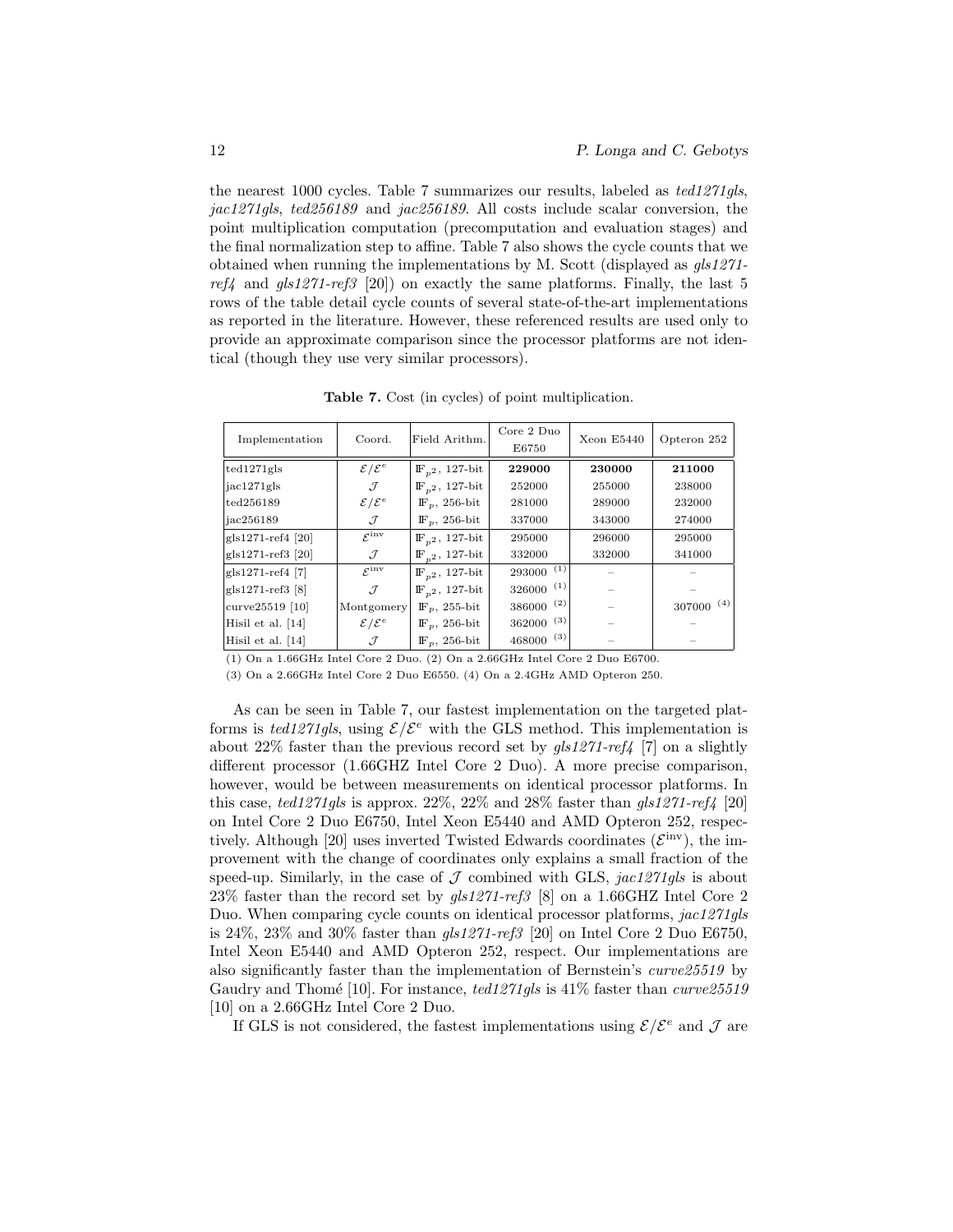ted256189 and jac256189, respectively. In this case, ted256189 and jac256189 are 22% and 28% faster than the previous best cycle counts due to Hisil et al. [14] using also  $\mathcal{E}/\mathcal{E}^e$  and  $\mathcal{J}$ , respect., on a 2.66GHz Intel Core 2 Duo.

It is also interesting to note that the performance boost given by the GLS method depends on the characteristics of a given platform. For instance, ted1271gls and jac1271gls are about 19% and 25% faster than their "counterparts" over  $\mathbb{F}_n$ , namely  $ted256189$  and  $jac256189$ , respect., on a Core 2 Duo E6750. However, on the AMD Opteron processor the gap between the costs of field operations over  $\mathbb{F}_p$  and  $\mathbb{F}_{p^2}$  is shorter. As consequence, on Opteron 252 ted1271gls and jac1271gls only achieve a reduction of approx. 9% and 13% with respect to ted256189 and jac256189, respectively. For the record, ted1271gls achieves the best cycle count on an AMD Opteron with an advantage of about 31% over the best previous result in the literature, i.e., curve25519 [10].

In summary, this paper has illustrated that a significant speed-up can be achieved using a combination of optimizing techniques applied to all levels of the ECC computation and adapted to the architectural features of modern processors. This research is crucial for advancing the state-of-the-art crypto implementations in present and future platforms. Also, although our implementations (in their current form) only compute  $[k]P$  where k and P vary, several of the optimizations discussed in this work are generic and can be easily adapted to speed up other implementations using a fixed point  $P$ , digital signatures and different coordinate systems/curve forms/underlying fields.

Acknowledgments. This work was made possible by the facilities of the Shared Hierarchical Academic Research Computing Network (SHARCNET) and Compute/Calcul Canada. We would like to thank the Natural Sciences and Engineering Research Council of Canada (NSERC) and the Ontario Centres of Excellence (OCE) for partially supporting this work. We would also like to thank Mike Scott, Hiren Patel and the reviewers for their useful comments.

### References

- 1. Avanzi, R.: A Note on the Signed Sliding Window Integer Recoding and its Left-to-Right Analogue. In: SAC 2004. LNCS, vol. 3357, pp. 130–143. Springer, Heidelberg (2005)
- 2. Bernstein, D., Birkner, P., Joye, M., Lange, T., Peters, C.: Twisted Edwards Curves. In: AFRICACRYPT 2008. LNCS, vol. 5023, pp. 389–405. Springer, Heidelberg (2008)
- 3. Edwards, H.: A Normal Form for Elliptic Curves. In: Bulletin of the American Mathematical Society, vol. 44, pp. 393–422 (2007)
- 4. Erdem, S.S., Yanik, T., Koç, Ç.K.: Fast Finite Field Multiplication. In: Ç.K. Koç (ed.) Cryptographic Engineering, Chapter 5. Springer (2009)
- 5. Fog, A.: Instruction Tables: Lists of Instruction Latencies, Throughputs and Micro-operation Breakdowns for Intel, AMD and VIA CPUs (2009), http://www.agner.org/optimize/#manuals, accessed on January 2010
- 6. Fog, A.: The Microarchitecture of Intel, AMD and VIA CPUs (2009), http://www.agner.org/optimize/#manuals, accessed on January 2010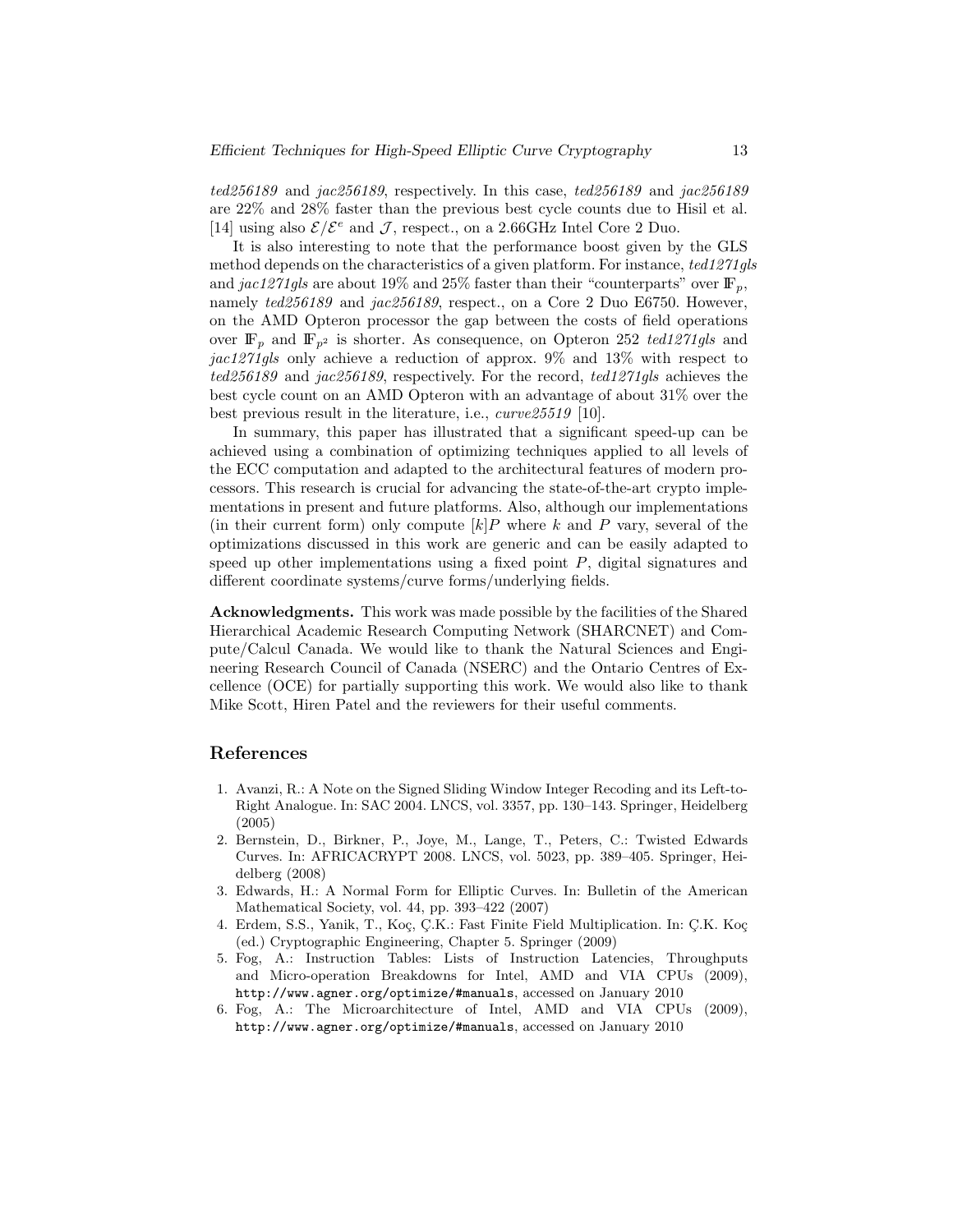- 7. Galbraith, S., Lin, X., Scott, M.: Endomorphisms for Faster Elliptic Curve Cryptography on a Large Class of Curves. Cryptology ePrint Archive, Report 2008/194 (2008)
- 8. Galbraith, S., Lin, X., Scott, M.: Endomorphisms for Faster Elliptic Curve Cryptography on a Large Class of Curves. In: EUROCRYPT 2009. LNCS, Vol. 5479, pp. 518-535. Springer, Heidelberg (2009)
- 9. Gallant, R., Lambert, R., Vanstone, S.: Faster Point Multiplication on Elliptic Curves with Efficient Endomorphisms. In: CRYPTO 2001. LNCS, vol. 2139, pp. 190-200, Springer, Heidelberg (2001)
- 10. Gaudry, P., Thomé, E.: The mpFq Library and Implementing Curve-Based Key Exchanges. In: SPEED 2007, pp. 49-64 (2007)
- 11. Hankerson, D., Menezes, A., Scott, M.: Software Implementation of Pairings. In: M. Joye and G. Neven (eds.) Identity-Based Cryptography, Chapter 12. IOS Press (2009)
- 12. Hankerson, D., Menezes, A., Vanstone, S.: Guide to Elliptic Curve Cryptography. Springer-Verlag (2004)
- 13. Hisil, H., Wong, K., Carter, G., Dawson, E.: Twisted Edwards Curves Revisited. In: ASIACRYPT 2008. LNCS, vol. 5350, pp. 326-343. Springer, Heidelberg (2008)
- 14. Hisil, H., Wong, K., Carter, G., Dawson, E.: Jacobi Quartic Curves Revisited. Cryptology ePrint Archive, Report 2009/312 (2009)
- 15. Longa, P.: Accelerating the Scalar Multiplication on Elliptic Curve Cryptosystems over Prime Fields. Master's Thesis, University of Ottawa (2007), http://patricklonga.bravehost.com/publications.html#thesis
- 16. Longa, P.: ECC Point Arithmetic Formulae (EPAF) (2008), http://patricklonga.bravehost.com/jacobian.html
- 17. Longa, P., Gebotys, C.: Setting Speed Records with the (Fractional) Multibase Non-Adjacent Form Method for Efficient Elliptic Curve Scalar Multiplication. CACR technical report, CACR 2008-06 (2008)
- 18. Longa, P., Gebotys, C.: Analysis of Efficient Techniques for Fast Elliptic Curve Cryptography on x86-64 based Processors (2010), http://patricklonga.bravehost.com/publications.html (to appear)
- 19. Longa, P., Miri, A.: New Composite Operations and Precomputation Scheme for Elliptic Curve Cryptosystems over Prime Fields. In: PKC 2008. LNCS, vol. 4939, pp. 229-247. Springer, Heidelberg (2008)
- 20. Scott, M.: MIRACL Multiprecision Integer and Rational Arithmetic C/C++ Library (1988-2007), ftp://ftp.computing.dcu.ie/pub/crypto/miracl.zip
- 21. Yanik, T., Savaş, E., Koç, Ç.K.: Incomplete Reduction in Modular Arithmetic. In: IEE Proc. of Computers and Digital Techniques, vol. 149(2), pp. 46-52 (2002)

## A Point Operations using  $\mathcal J$  and  $\mathcal E/\mathcal E^e$  coordinates

The Maple scripts below verify formulas used in our "traditional" implementations. Revised formulas for the GLS method can be found in the extended paper version [18]. Note that field operations have been carefully merged and scheduled to reduce pipeline stalls and memory reads/writes. Also, several point formulas are merged to reduce further the number of pipeline stalls and minimize the number of function calls. Temporary registers are denoted by  $t_i$ , DblSub represents  $a-2b \pmod{p}$  and SubDblSub merges  $a-b \pmod{p}$  and  $(a-b)-2c \pmod{p}$ .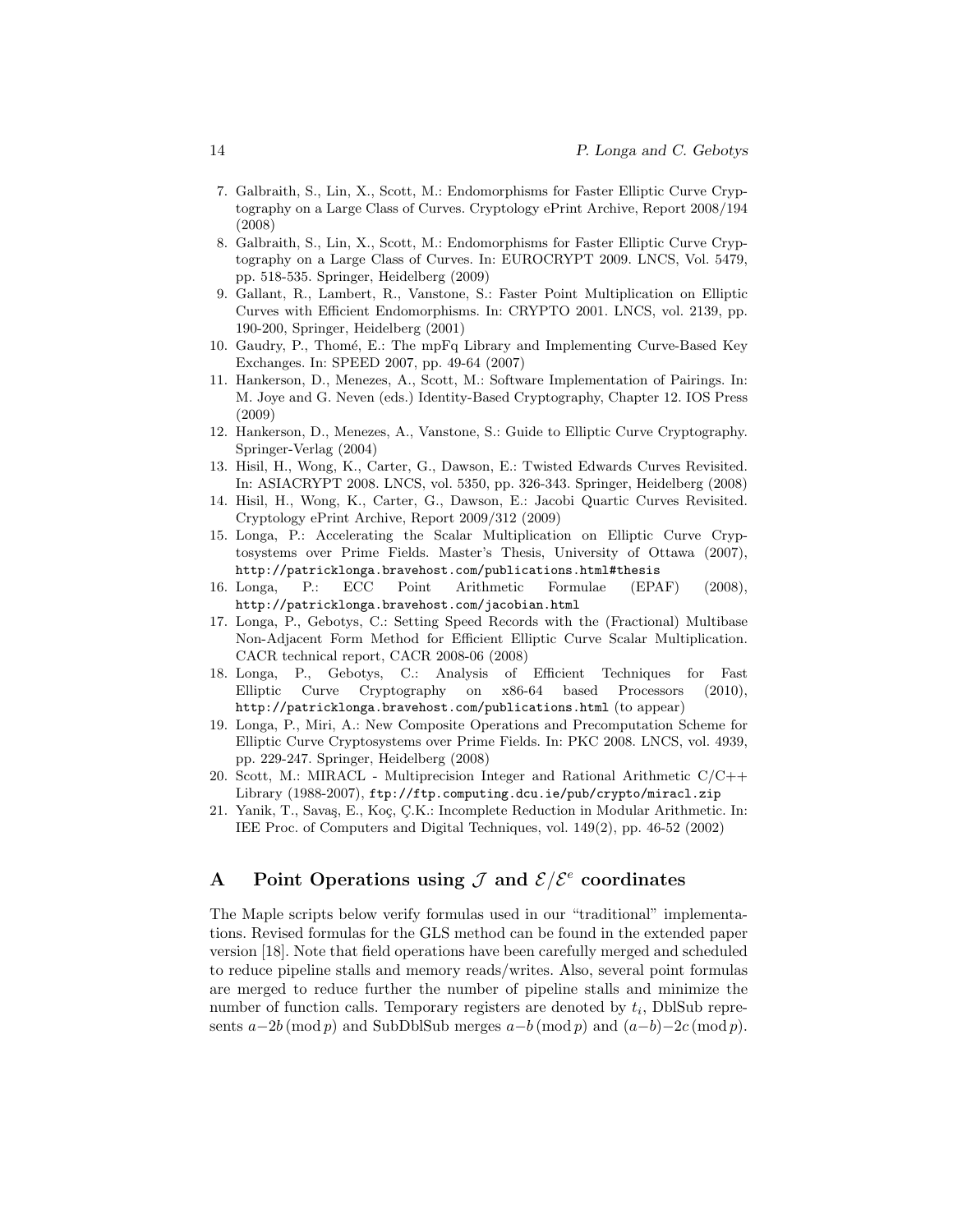Underlined operations are merged.

# Weierstrass curve (for verification): x1:=X1/Z1^ 2; y1:=Y1/Z1^ 3; x2:=X2/Z2^ 2; y2:=Y2/Z2^ 3; ZZ2:=Z2^ 2; ZZZ2:=Z2^ 3; a:=-3;  $x3:=((3*x1^2+a)/(2*y1))^2-2*x1; y3:=((3*x1^2+a)/(2*y1))*(x1-x3)-y1;$ x4:=((y1-y2)/(x1-x2))^ 2-x2-x1; y4:=((y1-y2)/(x1-x2))\*(x2-x4)-y2; x5:=((y1-y4)/(x1-x4))^ 2-x4-x1; y5:=((y1-y4)/(x1-x4))\*(x4-x5)-y4;

DBL,  $\mathcal{J} \leftarrow 2\mathcal{J}$ :  $(X_{out}, Y_{out}, Z_{out}) \leftarrow 2(X_1, Y_1, Z_1)$ . Cost = 4M+4S+3Sub+  $1DbSub+1Add_{IR}+1Mul3_{IR}+1Div2_{IR};$  5 contiguous data depend.

# In practice, Xout,Yout,Zout reuse the registers X1,Y1,Z1 for all cases below.  $t4:=Z1^2$  2;  $t3:=Y1^2$ ;  $t1:=X1+t4$ ;  $t4:=X1-t4$ ;  $t0:=3*t4$ ;  $t5:=X1*t3$ ;  $t4:=t1*t0$ ;  $t0:=t3^2$ ;  $t1:=t4/2$ ; t3:=t1^ 2; Zout:=Y1\*Z1; Xout:=t3-2\*t5; t3:=t5-Xout; t5:=t1\*t3; Yout:=t5-t0; simplify([x3-Xout/Zout^ 2]), simplify([y3-Yout/Zout^ 3]); # Check

4DBL,  $\mathcal{J} \leftarrow 8\mathcal{J}$ :  $(X_{out}, Y_{out}, Z_{out}) \leftarrow 8(X_1, Y_1, Z_1)$ . Cost = 4\*(4M+4S+3Sub+  $1DbISub+1Add_{IR}+1Mul3_{IR}+1Div2_{IR}; 1.25$  contiguous data depend./doubling

t4:=Z1^ 2; t3:=Y1^ 2; t1:=X1+t4; t4:=X1-t4; t2:=3\*t4; t5:=X1\*t3; t4:=t1\*t2; t0:=t3^ 2; t1:=t4/2; Zout:=Y1\*Z1; t3:=t1^ 2; t4:=Z1^ 2; Xout:=t3-2\*t5; t3:=t5-Xout; t2:=Xout+t4; t5:=t1\*t3; t4:=Xoutt4; Yout:=t5-t0; t1:=3\*t4; t3:=Yout^ 2; t4:=t1\*t2; t5:=Xout\*t3; t1:=t4/2; t0:=t3^ 2; t3:=t1^ 2; Zout:=Yout\*Zout; Xout:=t3-2\*t5; t4:=Zout^ 2; t3:=t5-Xout; t2:=Xout+t4; t5:=t1\*t3; t4:=Xout-t4; Yout:=t5-t0; t1:=3\*t4; t3:=Yout^ 2; t4:=t1\*t2; t5:=Xout\*t3; t1:=t4/2; t0:=t3^ 2; t3:=t1^ 2;  $Zout:=Yout*Zout; Xout:=t3-2*t5; t4:=Zout^2; t3:=t5-Xout; t2:=Xout+t4; t5:=t1*t3; t4:=Xout-t4;$ Yout:=t5-t0; t1:=3\*t4; t3:=Yout^ 2; t4:=t1\*t2; t5:=Xout\*t3; t1:=t4/2; t0:=t3^ 2; t3:=t1^ 2;  $Zout:=\text{Your} * Zout; Xout:=t3-2*t5; t3:=t5-Xout; t5:=t1*t3; Yout:=t5-t0;$ 

mDBLADD,  $\mathcal{J} \leftarrow 2\mathcal{J} + \mathcal{A}$ :  $(X_{out}, Y_{out}, Z_{out}) \leftarrow 2(X_1, Y_1, Z_1) + (x_2, y_2)$ .  $Cost = 13M+5S+7Sub+2DbSub+1Add_{IR}+1Mul2_{IR};$  5 contiguous data depend.

t5:=Z1^ 2; t6:=Z1\*t5; t4:=x2\*t5; t5:=y2\*t6; t1:=t4-X1; t2:=t5-Y1; t4:=t2^ 2; t6:=t1^ 2; t5:=t6\* X1; t0:=t1\*t6; t3:=t4-2\*t5; t4:=Z1\*t1; t3:=t3-t5; t6:=t0\*Y1; t3:=t3-t0; t1:=2\*t6; Zout:=t4\*t3; t4:=t2\*t3; t0:=t3^ 2; t1:=t1+t4; t4:=t0\*t5; t7:=t1^ 2; t5:=t0\*t3; Xout:=t7-2\*t4; Xout:=Xout-t5; t3:=Xout-t4; t0:=t5\*t6; t4:=t1\*t3; Yout:=t4-t0;

simplify([x5-Xout/Zout^ 2]), simplify([y5-Yout/Zout^ 3]); # Check

DBLADD,  $\mathcal{J} \leftarrow 2\mathcal{J} + \mathcal{J}$ :  $(X_{out}, Y_{out}, Z_{out}) \leftarrow 2(X_1, Y_1, Z_1) + (X_2, Y_2, Z_2, Z_2^2, Z_2^3)$ .  $Cost = 16M+5S+7Sub+2DbISub+1Add_{IR}+1Mul2_{IR};$  3 contiguous data depend.

t0:=X1\*ZZ2; t5:=Z1^ 2; t7:=Y1\*ZZZ2; t4:=X2\*t5; t6:=t5\*Z1; t1:=t4-t0; t5:=Y2\*t6; t6:=t1^ 2; t2:= t5-t7; t4:=t2^ 2; t5:=t6\*t0; t0:=t1\*t6; t3:=t4-2\*t5; t6:=Z1\*t1; t3:=t3-t5; t4:=Z2\*t6; t3:=t3-t0; t6:=t7\*t0; Zout:=t4\*t3; t4:=t2\*t3; t1:=2\*t6; t0:=t3^ 2; t1:=t1+t4; t4:=t0\*t5; t7:=t1^ 2; t5:=t0\*t3; Xout:=t7-2\*t4; Xout:=Xout-t5; t3:=Xout-t4; t0:=t5\*t6; t4:=t1\*t3; Yout:=t4-t0; simplify([x5-Xout/Zout^2]), simplify([y5-Yout/Zout^3]); # Check

# Twisted Edwards curve (for verification): x1:=X1/Z1; y1:=Y1/Z1; x2:=X2/Z2; y2:=Y2/Z2; T2:=X2\*Y2/Z2; a:=-1;  $x3:=$ (2\*x1\*y1)/(y1^ 2+a\*x1^ 2); y3:=(y1^ 2-a\*x1^ 2)/(2-y1^ 2-a\*x1^ 2);  $x4:=(x3*y3+x2*y2)/(y3*y2+a*x3*x2); y4:=(x3*y3-x2*y2)/(x3*y2-y3*x2);$ 

DBL,  $\mathcal{E} \leftarrow 2\mathcal{E}$ :  $(X_{out}, Y_{out}, Z_{out}) \leftarrow 2(X_1, Y_1, Z_1)$ . Cost = 4M+3S+1SubDblSub+  $1Add_{IR} +1Mul_{IR} +1Neg$ ; no contiguous data dependencies

t1:=2\*X1; t2:=X1^ 2; t4:=Y1^ 2; t3:=Z1^ 2; Xout:=t2+t4; t4:=t4-t2; t3:=t4-2\*t3; t2:=t1\*Y1; Yout:= -t4; Zout:=t4\*t3; Yout:=Yout\*Xout; Xout:=t3\*t2; simplify([x3-Xout/Zout]), simplify([y3-Yout/Zout]); # Check

# Iterate this code n times to obtain nDBL with cost n(4M+3S+1SubDblSub+1AddIR+1Mul2IR+1Neg)

Merged DBL-ADD,  $\mathcal{E} \leftarrow (2\mathcal{E})^e + \mathcal{E}^e : (X_{out}, Y_{out}, Z_{out}) \leftarrow 2(X_1, Y_1, Z_1) + ((X_2 + Y_2),$  $(X_2 - Y_2), 2Z_2, 2T_2$ . Cost = 12M+3S+3Sub+1SubDblSub+4Add<sub>IR</sub>+1Mul2<sub>IR</sub>; no contiguous data dependencies